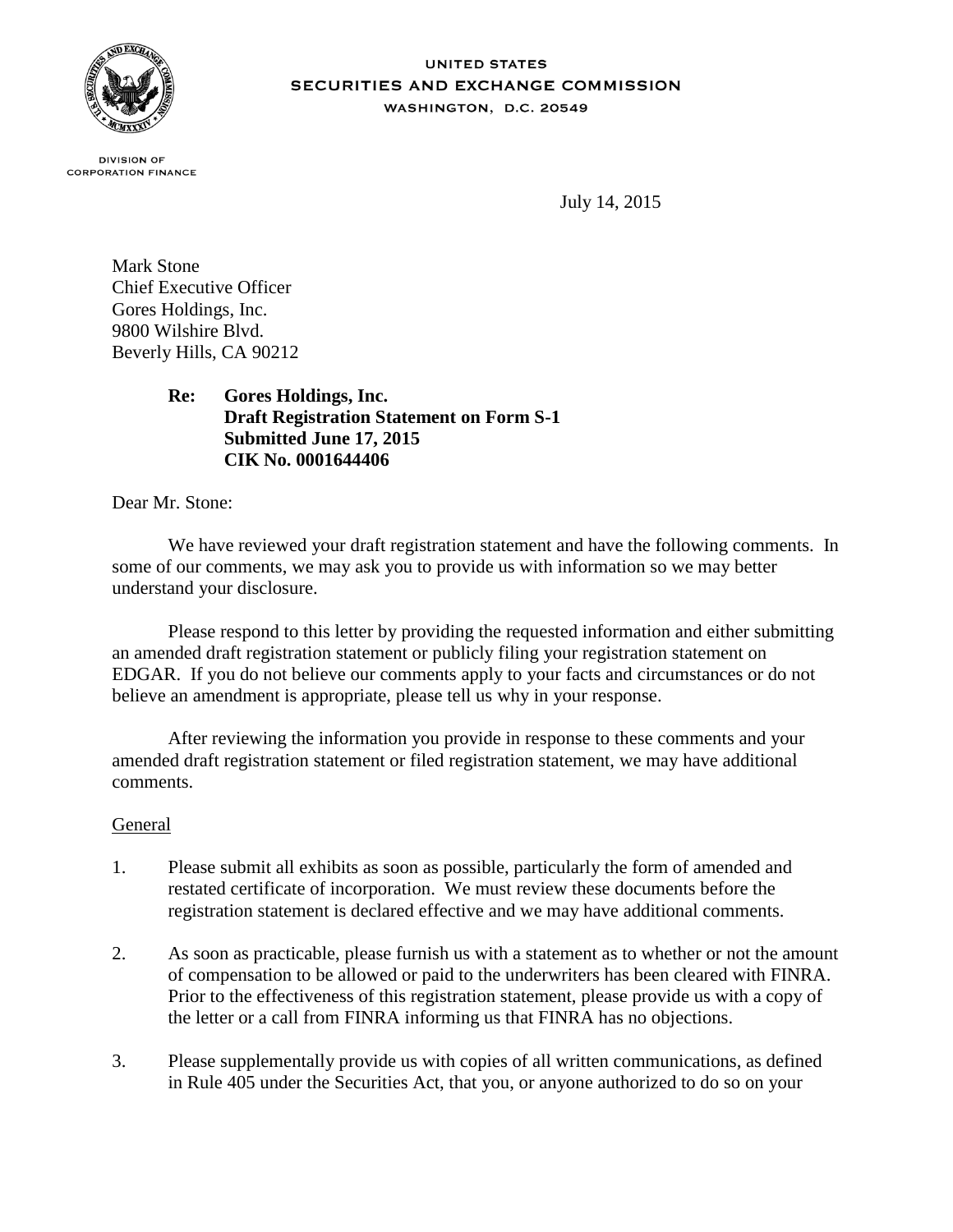Mark Stone Gores Holdings, Inc. July 14, 2015 Page 2

> behalf, present to potential investors in reliance on Section 5(d) of the Securities Act, whether or not they retain copies of the communications.

# Prospectus Summary

# General, page 1

4. Please revise to include more prominent disclosure cautioning potential investors against relying on the record of The Gores Group performance as indicative of the current registrant's future performance. In addition, distinguish between the involvement of The Gores Group with its acquisitions and the likelihood that The Gores Group, Alec Gores or the registrant's management team will involved in the target company acquired by the registrant on a post-acquisition basis. Lastly, disclose that none of your officers or directors has experience with any blank check companies or special purpose acquisition corporations in the past.

# Manner of conducting redemptions, page 18

5. We note that you will proceed with a business combination only if "a majority of the outstanding shares of common stock voted are voted in favor of the business combination." Please clearly disclose how this could make it more likely a merger would be approved, especially if you only furnish proxy materials 10 days prior to a meeting. Also disclose what the quorum requirement will be for this vote and whether the votes of the initial shareholders will count toward satisfying that requirement.

## Summary Financial Data, page 28

6. Please remove the "As Adjusted" financial information from your summary financial data pursuant to Item 301 of Regulation S-K.

## Dilution, page 66

7. It appears that your net tangible book value includes deferred issuance costs of \$104,205 (page F-3). Please revise to exclude this asset from your net tangible book value.

## Sourcing of Potential Business Combination Targets, page 80

8. You state that if an officer and director has existing fiduciary or contractual obligations to another entity with respect to business combination opportunities they may need to present that opportunity to the other entity. Please revise to clarify the number of different entities to which your officers and directors have existing fiduciary or contractual obligations and whether situations could arise in which business opportunities may be given to various other entities ahead of the company.